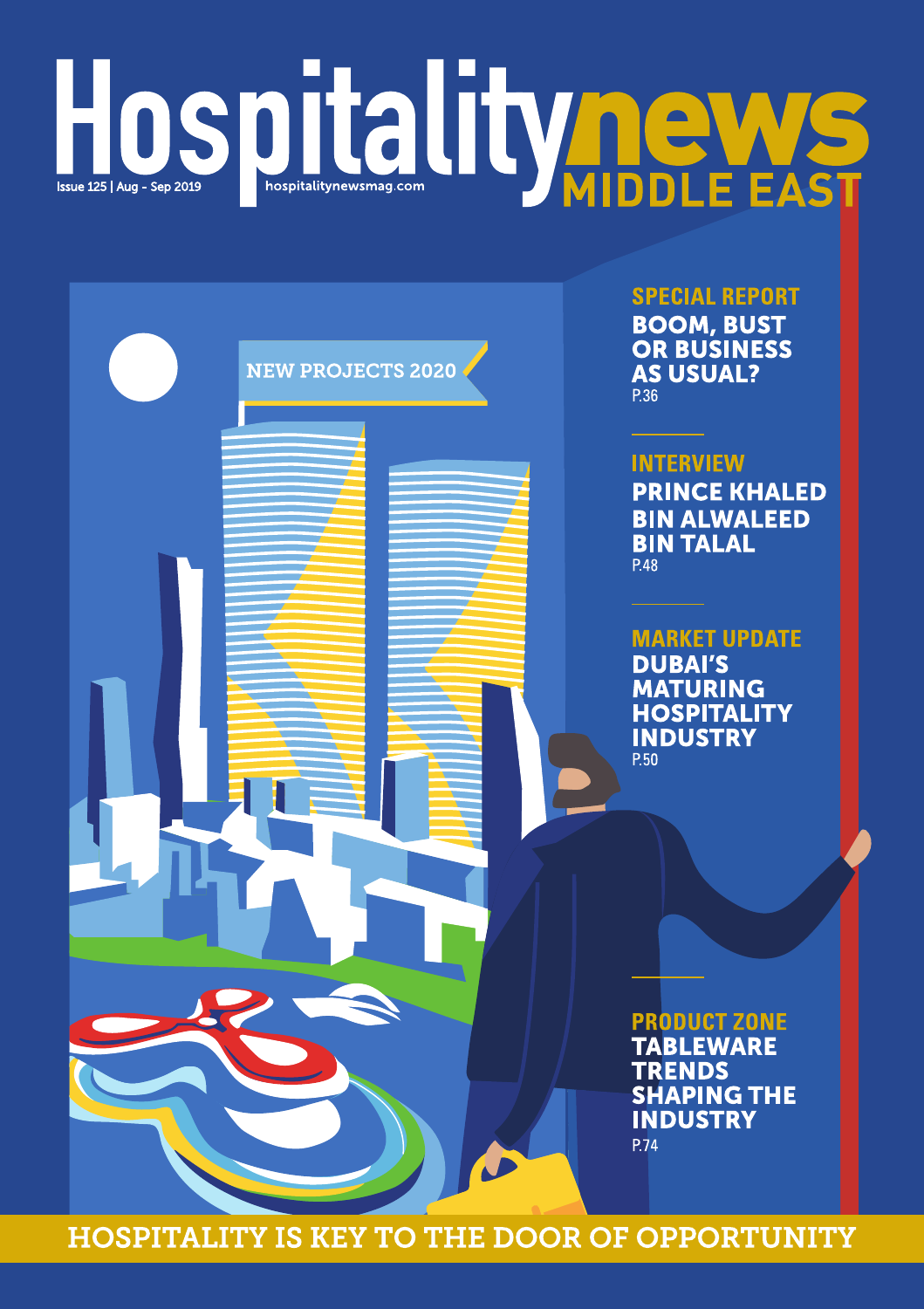## FALLING VICTIM TO THE CRISIS



While each Middle Eastern economy has its own problems and individual strengths, all in all, the last five years have brought a fair few challenges for most of the region's markets. The hospitality industry is, as always, one of the first to bear the brunt of tough times. Nagi Morkos, managing partner at Hodema consulting services, analyzes the region's turbulent times and its impact on the sector and its players

#### Dubai is losing its shine

Dubai had seen it all before; that boom-andbust crisis that paralyzes the economy and brings the country to a standstill. In 2008, the UAE paid a hefty price for its explosive growth, and took some time to recover. This time the symptoms are not as acute, but nevertheless remain a concern. In 2014, oil prices began plummeting, sparking turmoil in the Gulf region and forcing governments to diversify their economies. Although Dubai is not an oil-dependent state, it relies heavily on investments from its neighbors. The economic recession is now official, although Dubai's rulers only recently started to acknowledge it. The warning lights were almost all flashing red until recently: stock markets ended 2018 with a 25 percent annual loss and the retail sector is feeling the pinch, with crowds deserting destination malls. Since the beginning of the slowdown, the entire industry – from clothing to luxury goods and cars – has seen a major sales slump. However, worst affected is the real estate industry. Dozens of idle cranes have been hanging over Dubai's skyline for months, waiting for a green light that may never appear. Several projects under construction have been either delayed or halted indefinitely, with liquidity levels in sharp decline. Even the most established property developers, such as Nakheel, Khuyool and the government-owned Meraas, are struggling. Many of their projects, such as Jumeirah

Village, Abjar Tower and Jumeirah Garden City, have been put on hold. Developers blame an oversupply in the market which puts pressure on sales, occupancies and rentals. Capacity is outpacing population growth and consumer spending. Reduced business has had negative knock-on effects on Sheikh Zayed Road hotels, which have felt the impact of the drop in their clients' purchasing power more acutely than highend establishments. Deira is also struggling. The way in which the system operates also affects revenues. Many hotels are booked through online travel agents who cash their share – which can be as high as 20 percent even before the hotelier has paid his fees and employees and that leaves a significant number struggling to make ends meet.

#### The pressure of oversupply

S&P Global Ratings released prospects in February 2019 forecasting that the Dubai real estate market would fall by between 5 and 10 percent this year, mimicking what happened in 2018. A decline on this level would bring property prices to the levels witnessed in 2010, in the aftermath of the global financial crisis. The rating

agency expects prices to fully stabilize by 2020, followed by a lengthy recovery. It also cautioned against launching new developments, which it said would deepen

the oversupply threat. The introduction of a 5 percent value added tax (VAT) put further pressure on business margins. The hospitality industry, tightly intertwined with both the real estate and the tourism sectors, is thus being besieged from both sides. The economic crisis affected expatriates' job prospects and indirectly weighed on tourism growth which dropped off. Hotel profits plummeted and projects came to a halt. Facing a surfeit of new accommodation, hoteliers were forced to lower room rates and numerous hotels and restaurants closed their doors. Now five years into the oil crisis, there is still no end in sight for regional owners, who continue to record regular declines in performance. Dubai's Department of Tourism reported a drop in average daily rate (ADR) and revenue per available room (REVPAR) in the first quarter of 2019. ADR dropped by 11.3 percent from USD 153 to USD 136 this year and REVPAR decreased by 14.55 percent from USD 133 to USD 114. The increase in supply pushed average room rates down to a 14-year low in July 2018. However, it

The hospitality industry, tightly intertwined with both the real estate and the tourism sectors, is thus being besieged from both sides 1

**A DAY REGISTER COMPANY** 

is worth noting that demand continued to grow regardless, with occupancy rates rising by 4.35 percent, from 8.27 million in 2018 to 8.63 million, compared to the previous year. STR's report on the region reflects the trends in Dubai, noting a drop in ADR and REVPAR

> of 8.8 percent and 7.9 percent respectively, and a slight increase of 0.9 percent in the occupancy rate to 71 percent. Abu Dhabi, Bahrain and Egypt are the most dynamic markets, with all their

performance indicators remaining in the green.

Restaurants in Dubai endured the same struggle, with many seasoned foreign F&B operators quitting, leaving the business to less-experienced stakeholders. Some cornerstone names, open since the 1990s, were forced to close down; Round Table Pizza, French bistro Le Classique and Ship's Wheel all went bust. Other establishments, such as 360° and The Music Room, were some of Dubai's most famous haunts. Despite the economic pressure, however, outlets continue to open, fueling oversupply. According to the Department of Economic Development, 1,109 new dining venues and cafes opened in 2018 - an average of 100 each month.

#### Waiting for 2020

Mirroring the downturn of the sector, Emaar Properties, the biggest-listed developer in the region, took a hit when the value of its shares dropped briefly last year. However, in 2019 these worries seem a distant memory, with